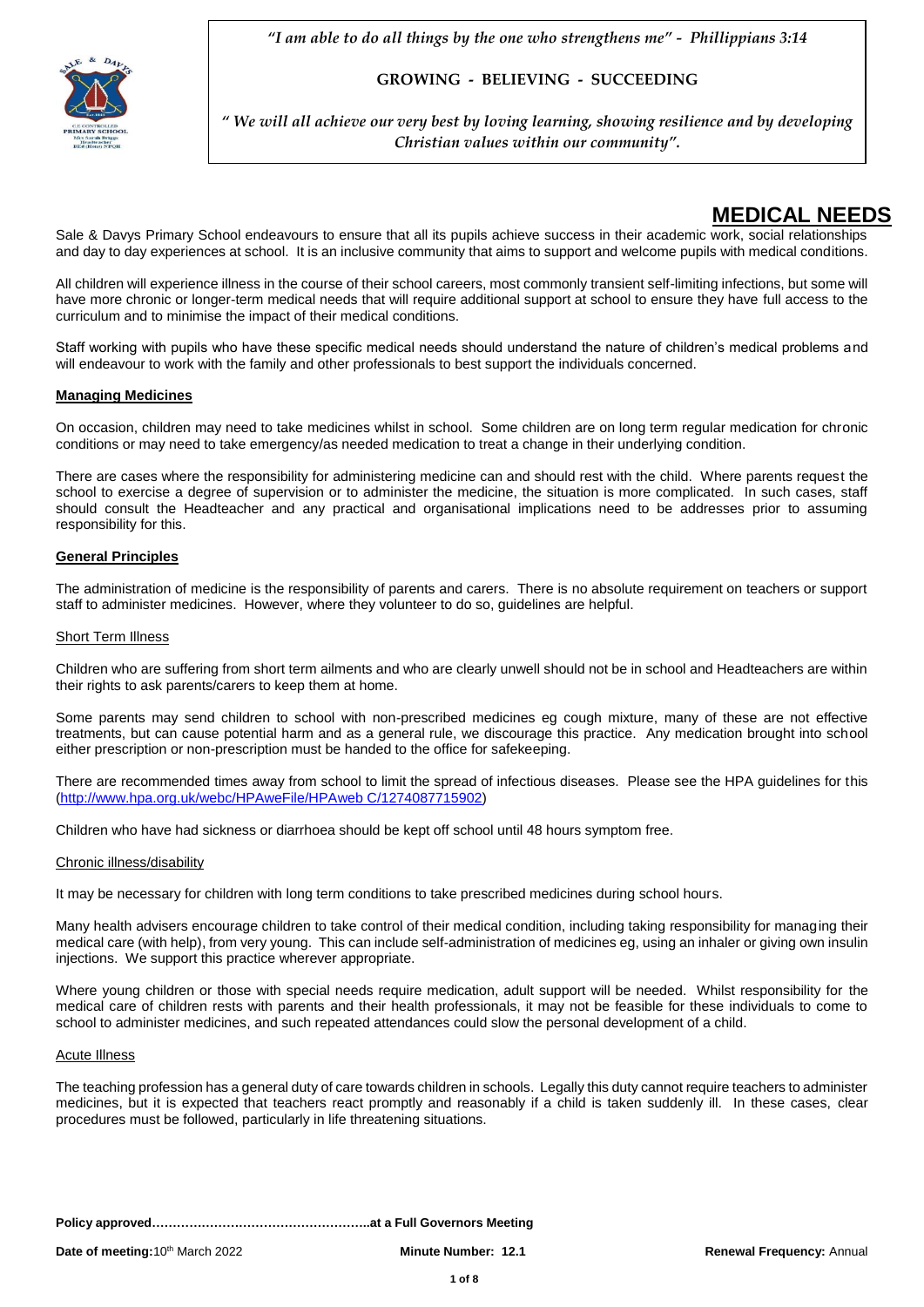

**GROWING - BELIEVING - SUCCEEDING** 

*" We will all achieve our very best by loving learning, showing resilience and by developing Christian values within our community".*

## **Good Practice**

## Documentation

Where medicines are to be administered at school, it is important that a written instruction should have been received from the parent or doctor, specifying:

- 1. Name and class of the child.
- 2. Medication involved
- 3. Circumstances medication should be administered
- 4. Frequency and level of dosage.

Use a copy of the school form Medicine Indemnity Form (see Appendix)

For more serious or chronic conditions, including allergies that require the potential use of a Epipen, we require a care plan from a child's doctor stating exactly what needs to be given and when. This is usually requested via the school nurse service.

## **Training**

Teachers and support staff should receive appropriate training and guidance via the school Health Service for non-routine administration.

### Giving regular medicines

We encourage parents whose child is taking medication three times a day to give it before school, after school and at bedtime. If a doctor has specified that one of the doses should be given at lunchtime and the parent/carer is unable to administer the dose, follow standard practice (see below).

If medicine has to be taken four times a day and a lunchtime does is necessary, the standard practice is followed (see below).

### **Standard Practice**

- 1. Parent/carer completes a Medicine Indemnity Form; this is kept in the office as a reminder to administer as required
- 2. Refer to this form prior to giving the medicine
- 3. Check the child's name on the form and the medicine
- 4. Check the prescribed dose
- 5. Check the expiry date
- 6. Check the prescribed frequency of the medicine
- 7. Measure out the prescribed dose (parents should provide measuring spoon/syringe).
- 8. Complete and initial the Medicine Indemnity Form to record when the child has taken the medication.
- 9. If uncertain, DO NOT give check first with parents or doctor.
- 10. If a child refuses medication, record this and inform parents as soon as possible.

### Medicine Storage

It is the responsibility of the Headteacher to ensure safe storage of medicines.

All medicines should be kept in the container supplied which should be clearly labelled with the child's name, another identifier (date of birth) and instructions for use.

All children with medical conditions should have easy access to their emergency medication.

Some medicines (eg liquid antibiotics, insulin) require refrigeration. These should be kept in the lockable back box in the staffroom fruit and vegetable fridge.

**MEDICAL NEEDS**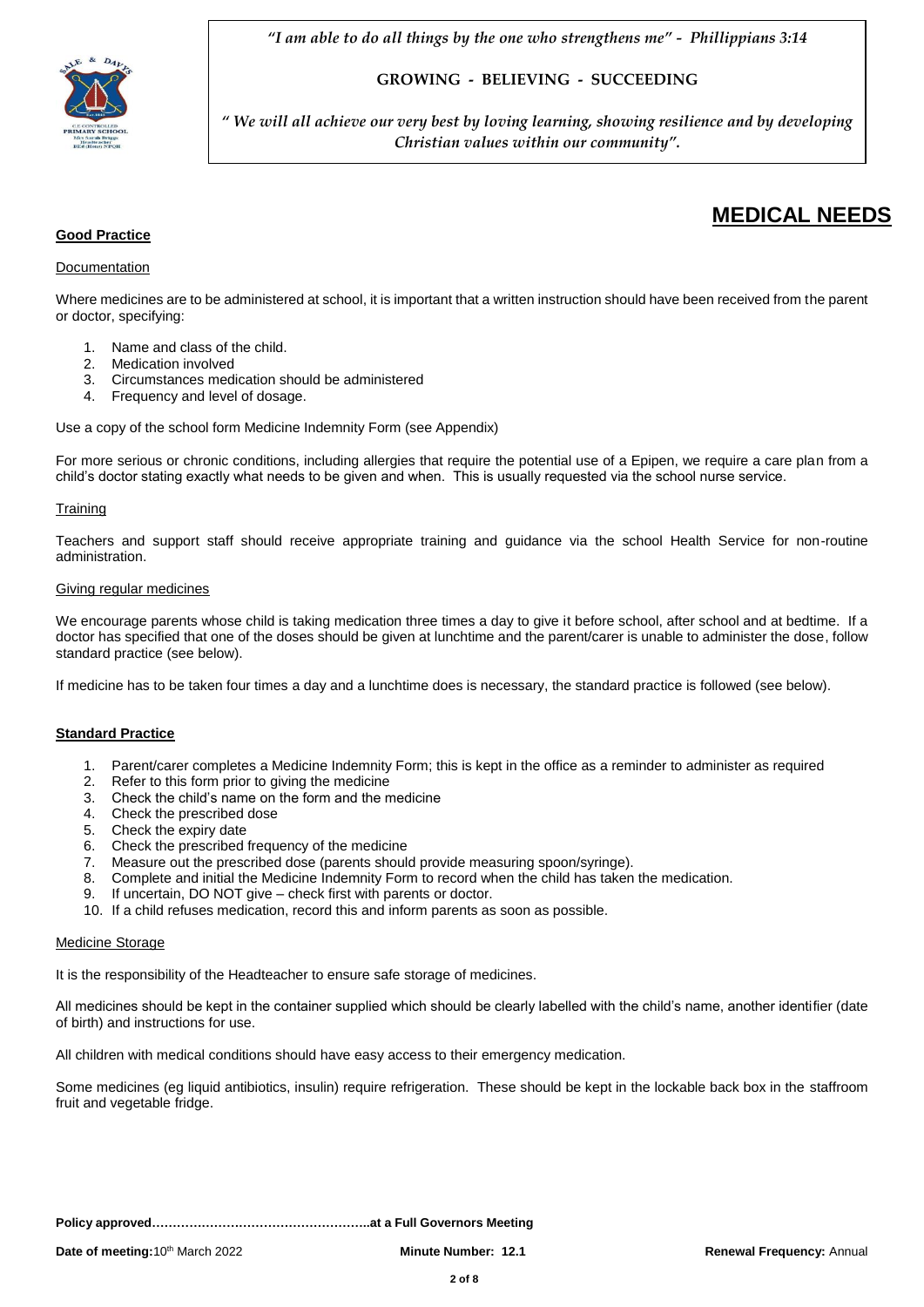

**GROWING - BELIEVING - SUCCEEDING** 

*" We will all achieve our very best by loving learning, showing resilience and by developing Christian values within our community".*

## Medicine Disposal

# **MEDICAL NEEDS**

Parents are asked to collect out of date medication. If this does not occur, medication should be taken to a pharmacy for disposal.

Rachel Brooks is responsible for checking dates of medication and arranging disposal if any have expired. This check should occur three times a year, at the end of the spring, summer and autumn Terms.

Sharps boxes are used to dispose of needles. These can be obtained on prescription. They should be stored in a locked cupboard. Collection of sharps boxes is arranged with the LA environmental services.

## **General Medical Issues**

### Record Keeping

- 1. Enrolment forms should highlight any health conditions.
- 2. Healthcare plans for children with medical conditions giving details of individual children's medical needs at school These need to be updated after a medical emergency or if there is a change in treatment and should be reviewed at least annually. They should be kept in a secure location but specified members of staff (agreed by parents) should have access to copies. All staff must protect a pupil's confidentiality. (Pupil Record)
- 3. Centralised register of children with medical needs (School Database)<br>4. Request to administer medicines in school
- 4. Request to administer medicines in school
- 5. Log of training relevant to medical conditions.

Medi-alerts (bracelets/necklaces alerting others to a medical condition)

As with normal jewellery, these items are a potential source of injury in games or some practical activities and should be temporarily removed for these sessions.

### Impaired mobility

Providing the GP or hospital consultant has given approval, children can attend school with plaster casts or crutches. There will be obvious restrictions on games and on some practical work to protect the child (or others). This includes outside play. Some relaxation of normal routine in relation to times of attendance or movement around the school may need to be made in the interests of safety.

### **Off site visits**

Take a First Aid kit whenever children are taken off-site. Buckets and towels, in case of sickness on a journey, are also sensible precautions.

All staff attending off-site visits are aware of any pupils with medical conditions on the visit. They should receive information about the type of condition, what to do in an emergency and any other additional medication or equipment necessary.

#### Employee's medicines

Staff and other employees may need to bring their own medicine into school. They have clear personal responsibility to ensure that their medication is not accessible to children.

### Staff protection

Common sense hygiene precautions will minimise the risk of infection when contact with blood or other bodily fluids is unavoidable.

- 1. Always wear gloves
- 2. Wash hands before and after administering first aid and medicines
- 3. Use hand gel where provided.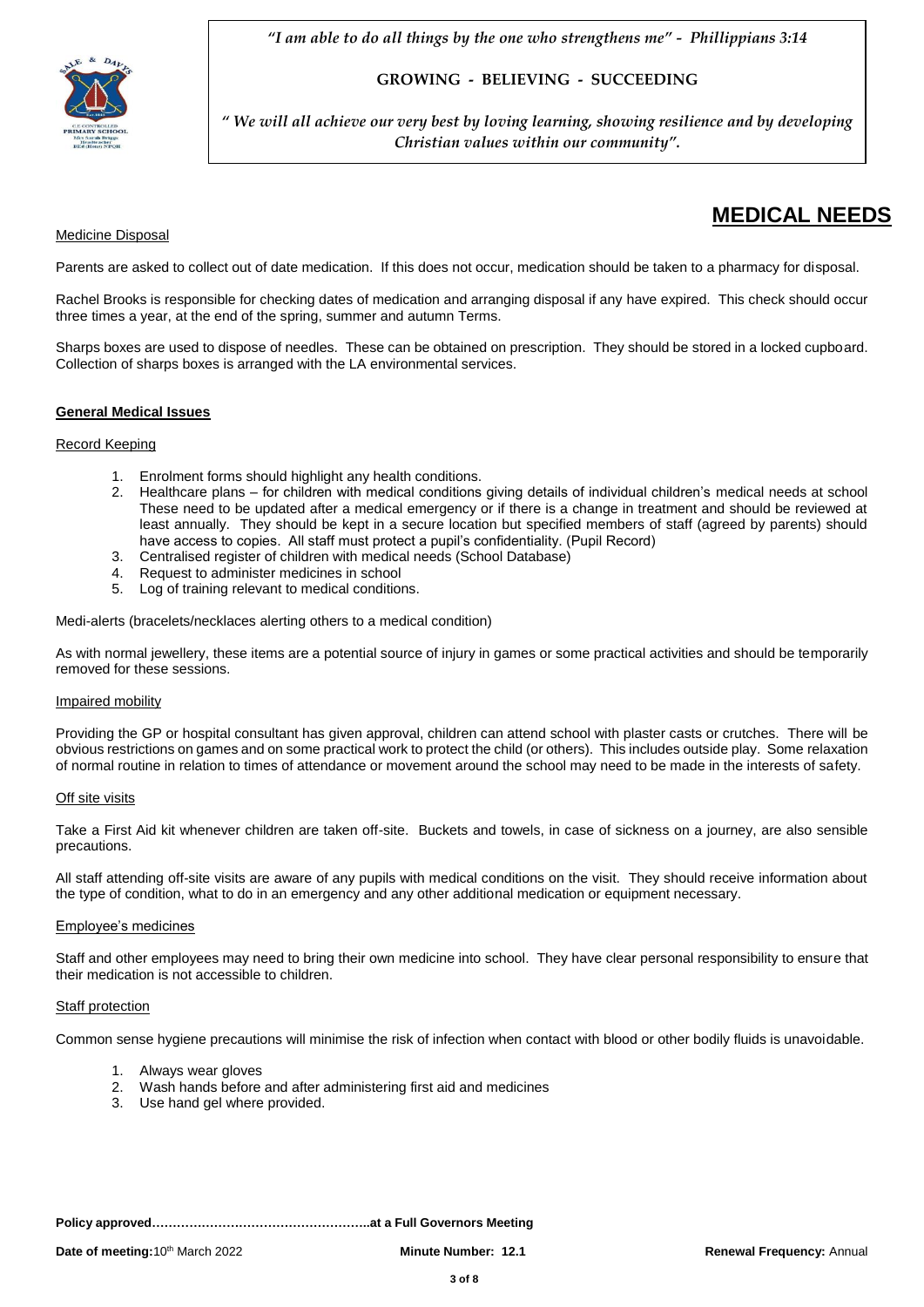

**GROWING - BELIEVING - SUCCEEDING** 

*" We will all achieve our very best by loving learning, showing resilience and by developing Christian values within our community".*

# **MEDICAL NEEDS**

## **Staff Indemnity**

Derbyshire County Council fully indemnifies its staff against claims for alleged negligence providing they are acting within the scope of their employment. The administration of medicines falls within this definition so staff can be reassured about the protection their employer provides. The indemnity would cover consequences that might arise where an incorrect dose is in-advertently given or where administration is overlooked. It also covers the administration of emergency medication when given according to an individual child's protocol.

In practice, indemnity means that the County Council and not the individual employee, will meet any costs of damages arising should a claim for alleged negligence be successful. In practice, it is very rare for school staff to be sued to negligence and any action is usually between the parents and employer.

## **When to stay off school**

This information is from the NHS Choices website - 'Is my child too ill for [school?'.](http://www.nhs.uk/Livewell/Yourchildatschool/Pages/Illness.aspx)

- COVID symptoms: you should test your child if they have Covid symptoms, if they are positive please keep them at home for ten days. They may return to school on the sixth day if they receive a negative result on day five and six.
- Vomiting and diarrhoea. Children with diarrhoea and/or vomiting should definitely be kept off school until at least 48 hours after their symptoms have gone. Most cases of [diarrhoea](http://www.nhs.uk/conditions/rotavirus-gastroenteritis/Pages/Introduction.aspx) and vomiting in children get better without treatment, but if symptoms persist, consult your GP. If we feel your child has come back to school too early, we will contact you.
- Cough and cold. A child with a minor cough or cold may attend school. If the cold is accompanied by a raised temperature, shivers or drowsiness, the child should stay off school, visit the GP and return to school 24 hours after they start to feel better. If your child has a more severe and long-lasting cough, consult your GP. They can give guidance on whether your child should stay off school. Get more information in [Common](http://www.nhs.uk/conditions/cold-common/pages/introduction.aspx) cold.
- Raised temperature. If your child has a raised temperature, they shouldn't attend school. They can return 24 hours after they start to feel better.
- Rash. Skin rashes can be the first sign of many infectious illnesses, such as chickenpox and measles. Children with these conditions shouldn't attend school. If your child has a rash, check with your GP or practice nurse before sending them to school.
- Headache. A child with a minor headache doesn't usually need to be kept off school. If the headache is more severe or is accompanied by other symptoms, such as raised temperature or drowsiness, then keep the child off school and consult your GP.
- Sore throat. A sore throat alone doesn't have to keep a child from school. But if it's accompanied by a raised temperature, your child should stay at home.
- Chickenpox. If your child has chickenpox, keep them off school until all their spots have crusted over.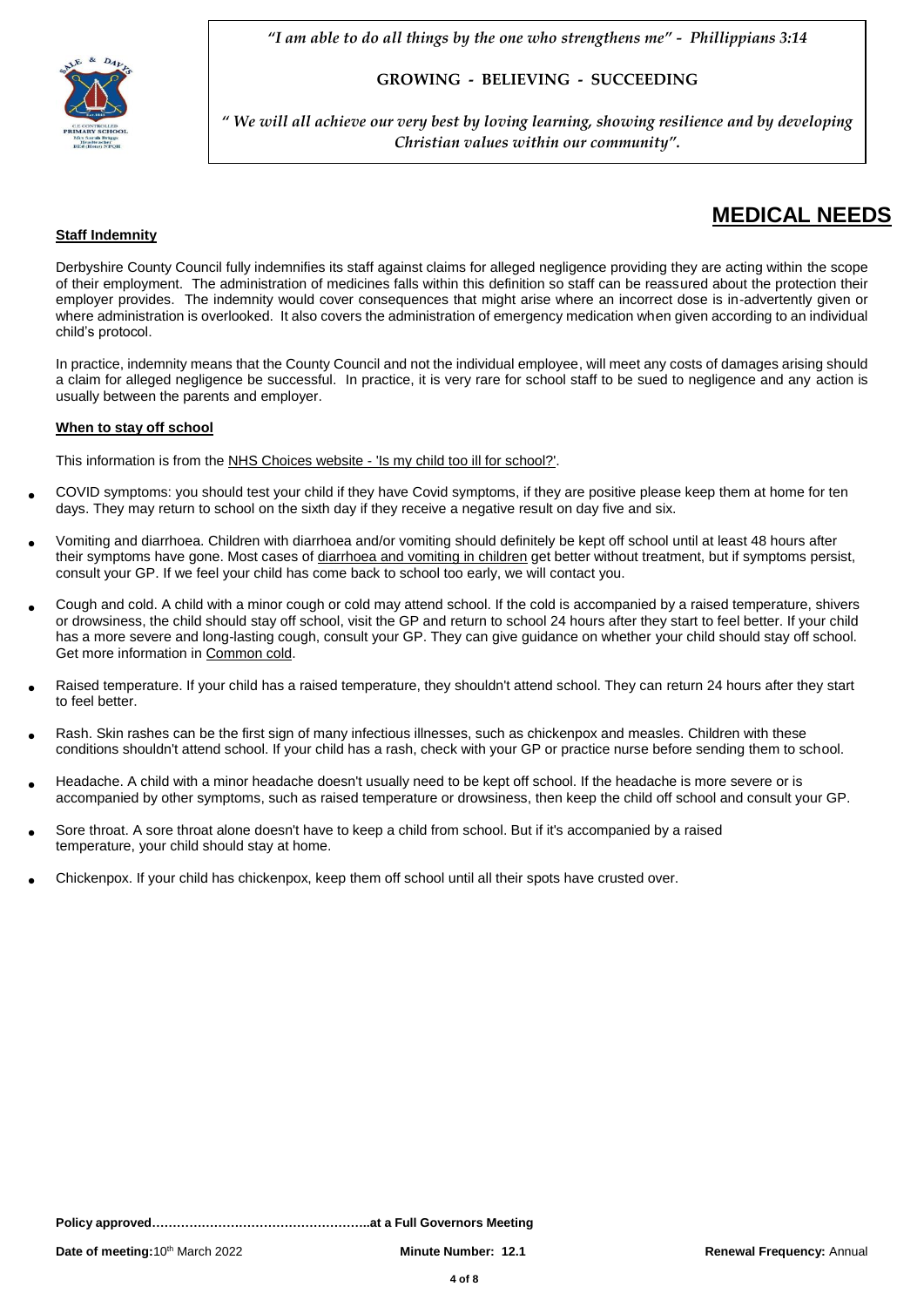

**GROWING - BELIEVING - SUCCEEDING** 

*" We will all achieve our very best by loving learning, showing resilience and by developing Christian values within our community".*

## **MEDICAL NEEDS**

#### **Appendix A -** Medicines likely to be brought into or used at school

#### **Non Prescribed medicines**

Parent supplied – parents may wish to send children to school with medicines such as cough mixtures. This should be discouraged as school cannot take responsibility for such medicines.

School supplied – whilst it is the parent/carer's responsibility to supply medicine for their child, in some circumstances, it may be appropriate for the school to administer medicine. We try to keep children in school wherever possible, so where a child has a minor ache or pain that could be treated with paediatric paracetamol (eg Calpol) or ibuprofen (eg Nurofen) the parent will be contacted and permission sought. Only where parental permission is given, will the child be given the medicine. The dose should be recorded in the non- prescribed medicine record book.

Paediatric paracetamol and ibuprofen are useful over the counter medicines and are widely used to treat childhood fever and pain.

Be wary of confusion – brand names (eg Calpol, Nurofen) are often interchangeable used with generic names (paracetamol, ibuprofen) and this can lead to confusion, particularly now that some pharmaceutical companies have broadened their range (ie Calprufen is ibuprofen made by the manufacturers or Calpol)

Paediatric paracetamol dose and frequency of dose in 24 hours

| <6 years use 125mg/ml syrup        | $2 - 4$ years   | $7.5$ ml        | four times |
|------------------------------------|-----------------|-----------------|------------|
|                                    | $4 - 6$ years   | $10 \mathrm{m}$ | four times |
| $6 - 12$ years use 250 mg/ml syrup | $6 - 8$ years   | 5 <sub>m</sub>  | four times |
|                                    | $8 - 10$ years  | 7.5 ml          | four times |
|                                    | $10 - 12$ years | $10 \mathrm{m}$ | four times |

Paediatric ibuprofen dose and frequency of dose in 24 hours. Using 100ml/5ml syrup

| 1-4 years     | 5 <sub>ml</sub> | three times |             |
|---------------|-----------------|-------------|-------------|
| 4-7 years     | $7.5$ ml        | three times |             |
| $7-10$ years  |                 | 10 ml       | three times |
| $10-12$ years | $15 \text{ ml}$ | three times |             |

Ibuprofen should not be used with asthmatic children or in very dehydrated children. Products containing aspirin should never be used with primary school aged children unless prescribed by a doctor.

#### **Prescribed Medicines**

#### Antibiotics

A child taking antibiotics can recover quickly and be well enough to attend school, but it is essential that the full prescribed course of treatment is completed to prevent relapse, possible complications and bacterial resistance.

#### Inhalers

A child with asthma may have inhalers which may need to be used regularly or before exercise, or when the child becomes wheezy. Please see the Asthma Policy for more guidance.

#### Enzyme additives

Children with cystic fibrosis may require added enzymes to ensure that they are able to digest their food. They are usually prescribed pancreatic supplements (eg Creon) and these must be taken with food. Children may need several capsules at a time. They are entirely safe if taken accidentally by another child.

#### Maintenance Drugs

A child may be on medication (eg insulin) that requires a dose during the school day.

Many of the relevant medical charities have developed resources to support school looking after children with chronic medical problems.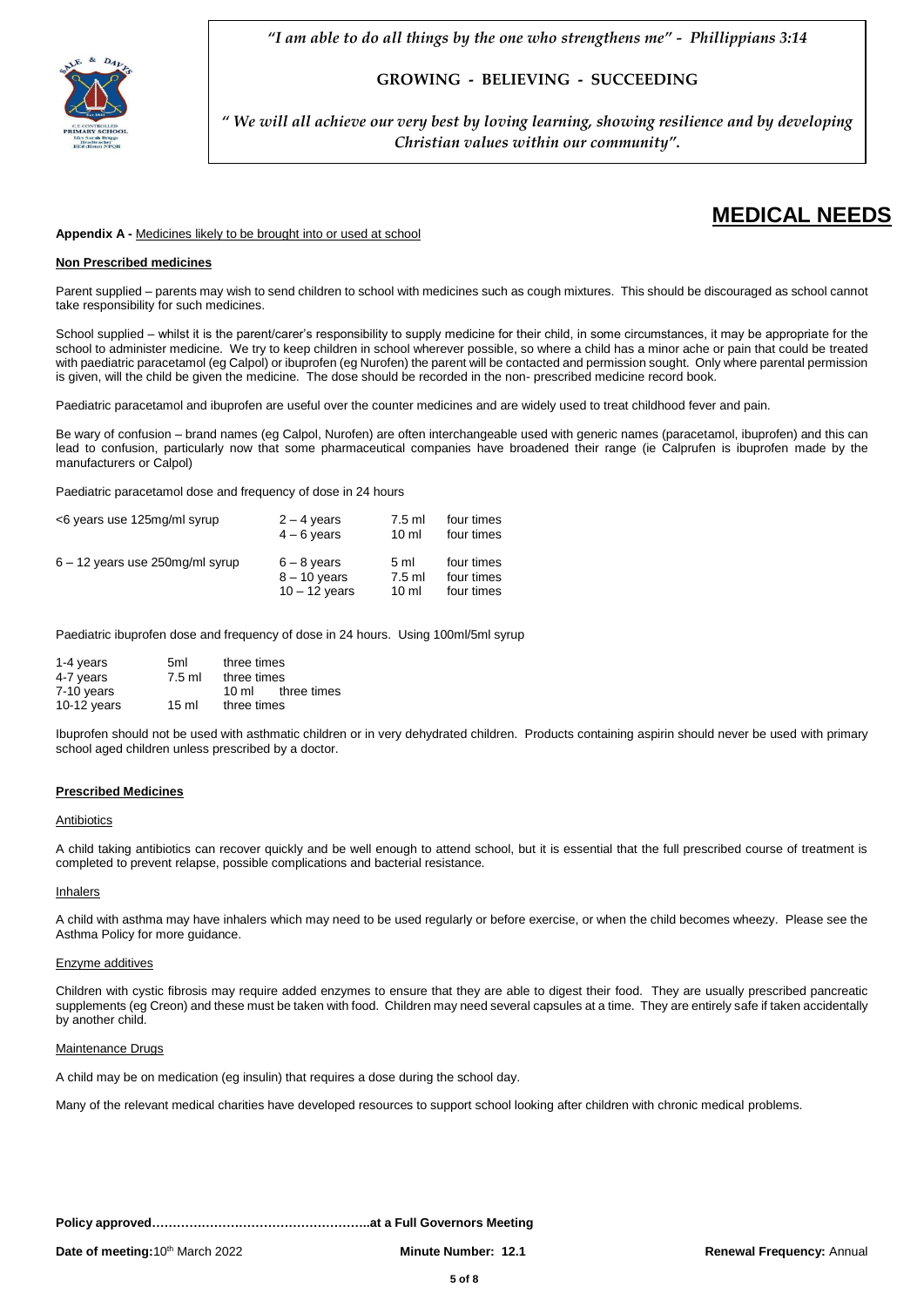

**GROWING - BELIEVING - SUCCEEDING** 

*" We will all achieve our very best by loving learning, showing resilience and by developing Christian values within our community".*

#### **Appendix B** – Non routine administration of medicines

Any request for unusual administration of medicine or treatment should be referred to the Headteacher for advice.

#### Conditions requiring emergency action

As a matter of routine, all schools must have a clear procedure for summoning an ambulance in an emergency (Appendix D)

Some life threatening conditions may require immediate treatment and some staff my volunteer to stand by to administer these medicines in an emergency. If they do, they must receive professional training and guidance via the School Health Service.

If the trained member of staff is absent, immediate contact with the parent needs to be made to agree alternative arrangements.

Medicines for these purposes should only be held where there is an individual protocol for the child concerned that has been written up for the school by a doctor.

Examples of these conditions follow – but should be more fully explained during training and in the individual's protocol:-

1. Anaphylaxix (acute allergic reaction)

A very small number of people are particularly sensitive to particular substances eg bee stings, nuts and require an immediate injection of adrenaline. This is life saving.

#### 2. Major fits

Some epileptic children require rectal diazepam if they have a prolonged fit that does not spontaneously stop. A second member of staff must be present during the administration.

3. Diabetic hypoglycaemia

Blood sugar control can be difficult in diabetics, and blood sugar levels may drop to a very low level causing a child to become confused, aggressive or even unconscious. If the child does not respond to the dextrose tablets they carry, or to other foods/drinks containing sugar, Hypostop (a sugar containing gel rubbed into the gums) or an injection of Glucagon may be required.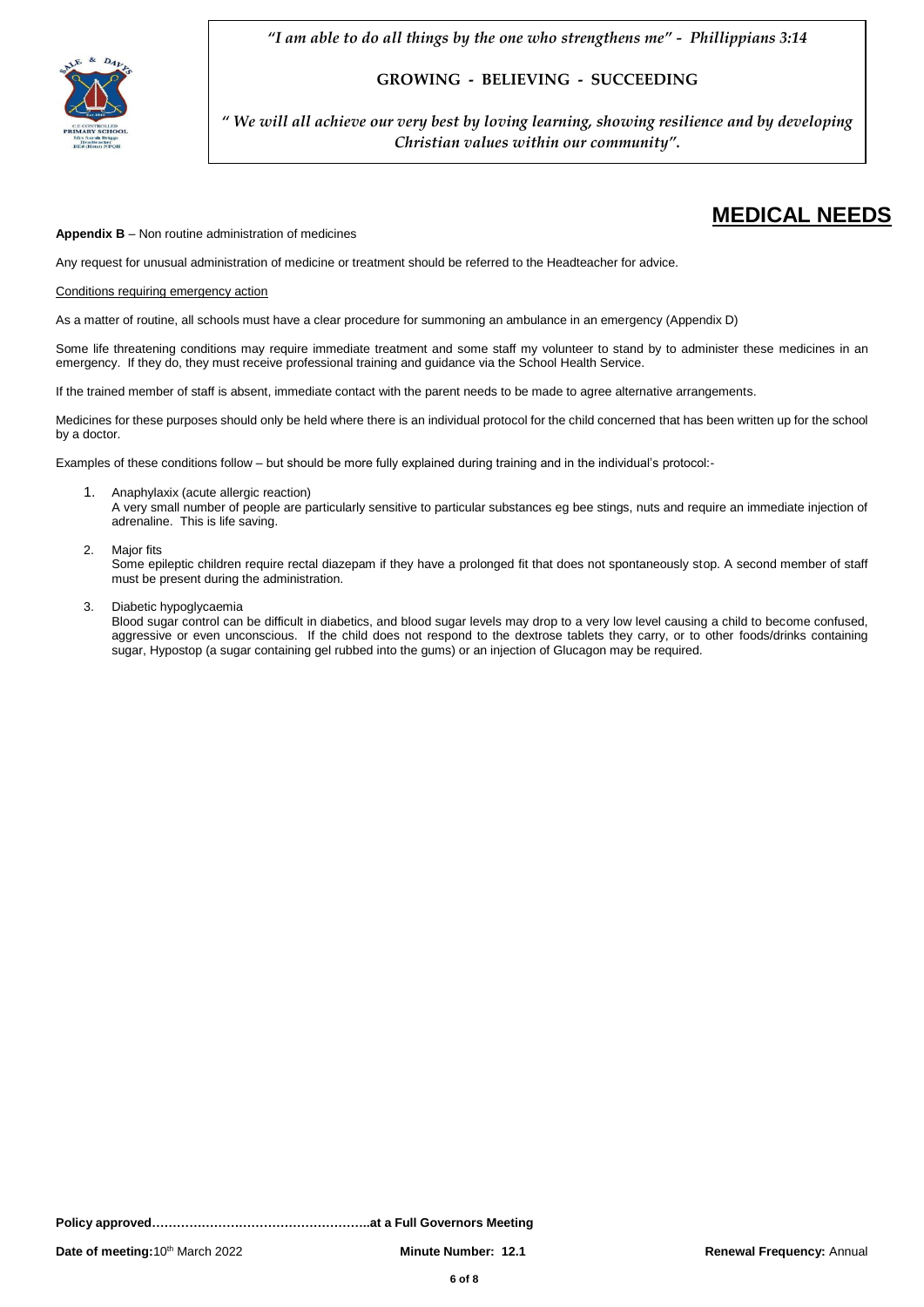

**GROWING - BELIEVING - SUCCEEDING** 

*" We will all achieve our very best by loving learning, showing resilience and by developing Christian values within our community".*

|                                                                                                                                                                                                                                                                                                                                                                                                                                                                                                                                                                                                                           |                                |                                                         |  | <b>MEDICAL NEEDS</b> |
|---------------------------------------------------------------------------------------------------------------------------------------------------------------------------------------------------------------------------------------------------------------------------------------------------------------------------------------------------------------------------------------------------------------------------------------------------------------------------------------------------------------------------------------------------------------------------------------------------------------------------|--------------------------------|---------------------------------------------------------|--|----------------------|
| <b>Appendix C</b>                                                                                                                                                                                                                                                                                                                                                                                                                                                                                                                                                                                                         | <b>MEDICINE INDEMNITY FORM</b> |                                                         |  |                      |
| Parental Agreement for the school to Administer Medicines or Medication                                                                                                                                                                                                                                                                                                                                                                                                                                                                                                                                                   |                                |                                                         |  |                      |
| <b>Full Name of Child</b>                                                                                                                                                                                                                                                                                                                                                                                                                                                                                                                                                                                                 |                                |                                                         |  |                      |
| Date of Birth                                                                                                                                                                                                                                                                                                                                                                                                                                                                                                                                                                                                             |                                |                                                         |  |                      |
| Medicine: To be in original container with label as dispensed by pharmacy                                                                                                                                                                                                                                                                                                                                                                                                                                                                                                                                                 |                                |                                                         |  |                      |
|                                                                                                                                                                                                                                                                                                                                                                                                                                                                                                                                                                                                                           |                                |                                                         |  |                      |
|                                                                                                                                                                                                                                                                                                                                                                                                                                                                                                                                                                                                                           |                                |                                                         |  |                      |
|                                                                                                                                                                                                                                                                                                                                                                                                                                                                                                                                                                                                                           |                                |                                                         |  |                      |
| Medicine to be used following the current Health Care Plan* $\square \square$<br>(*Tick box as appropriate)                                                                                                                                                                                                                                                                                                                                                                                                                                                                                                               |                                | Medicine to be used as and when needed* $\Box$          |  |                      |
|                                                                                                                                                                                                                                                                                                                                                                                                                                                                                                                                                                                                                           |                                |                                                         |  |                      |
|                                                                                                                                                                                                                                                                                                                                                                                                                                                                                                                                                                                                                           |                                |                                                         |  |                      |
| Medication to be kept in 'fridge YES/NO                                                                                                                                                                                                                                                                                                                                                                                                                                                                                                                                                                                   |                                | Medication to be collected at the end of the day YES/NO |  |                      |
|                                                                                                                                                                                                                                                                                                                                                                                                                                                                                                                                                                                                                           |                                |                                                         |  |                      |
|                                                                                                                                                                                                                                                                                                                                                                                                                                                                                                                                                                                                                           |                                |                                                         |  |                      |
| I understand that I must deliver and collect the medicine/medication personally from the school office.                                                                                                                                                                                                                                                                                                                                                                                                                                                                                                                   |                                |                                                         |  |                      |
| The above information is, to the best of my knowledge, accurate at the time of writing and I give consent to school staff administering medicine in<br>accordance with the school policy.                                                                                                                                                                                                                                                                                                                                                                                                                                 |                                |                                                         |  |                      |
| I will inform the school immediately, in writing, if there is any change in this instruction or if the medicine is stopped.                                                                                                                                                                                                                                                                                                                                                                                                                                                                                               |                                |                                                         |  |                      |
| I understand that whilst every effort will be made to administer your child's medication, the school do not accept any responsibility for omitting to do<br>SO.                                                                                                                                                                                                                                                                                                                                                                                                                                                           |                                |                                                         |  |                      |
| In the event of the said pupil suffering from a medical reaction whilst at Sale & Davys CE Primary School, or associated activities, I hereby indemnify<br>Sale & Davys Primary School, its servants or employees against all proceedings, cost, liabilities and damages incurred as a result of any injury or<br>damage caused to my child by the administration of medication, provided always that this indemnity shall not include injury resulting from or caused<br>by or materially attributable to the negligence of Sale & Davys CE Primary School to perform their common law statutory duties and liabilities. |                                |                                                         |  |                      |
|                                                                                                                                                                                                                                                                                                                                                                                                                                                                                                                                                                                                                           |                                |                                                         |  |                      |
| <b>Print Name</b>                                                                                                                                                                                                                                                                                                                                                                                                                                                                                                                                                                                                         |                                | Date                                                    |  |                      |
|                                                                                                                                                                                                                                                                                                                                                                                                                                                                                                                                                                                                                           |                                |                                                         |  |                      |
| (If more than one medicine is to be given a separate sheet must be completed for each one).                                                                                                                                                                                                                                                                                                                                                                                                                                                                                                                               |                                |                                                         |  |                      |
| For School Use - First Aider please fill in details below on administering medication.                                                                                                                                                                                                                                                                                                                                                                                                                                                                                                                                    |                                |                                                         |  |                      |
| <b>Date</b>                                                                                                                                                                                                                                                                                                                                                                                                                                                                                                                                                                                                               |                                |                                                         |  |                      |
| <b>Time</b>                                                                                                                                                                                                                                                                                                                                                                                                                                                                                                                                                                                                               |                                |                                                         |  |                      |

**Initials**